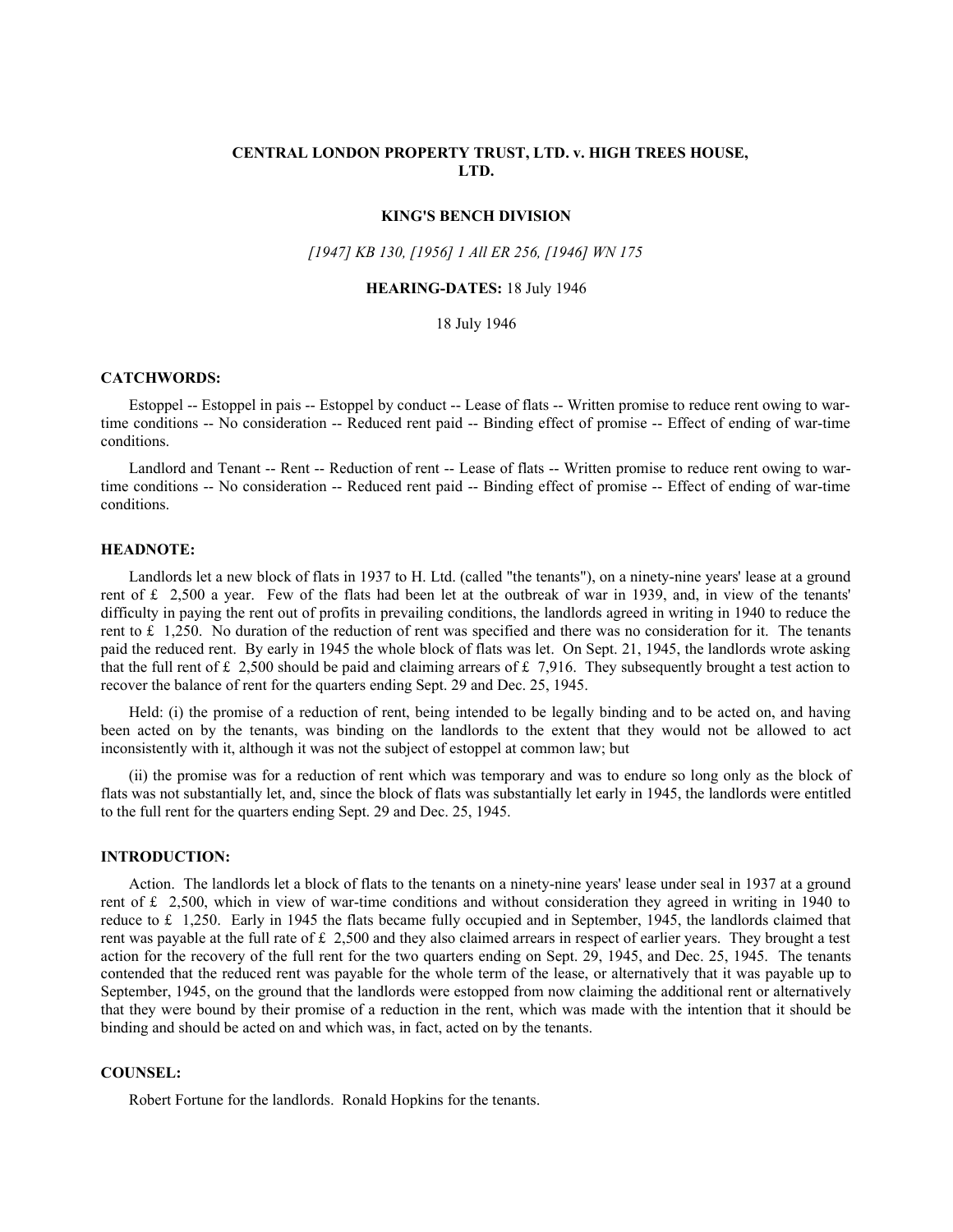### **PANEL:** Denning, J.

# **JUDGMENTBY-1:**

DENNING, J.: On Sept. 27, 1937, Central London Property Trust, Ltd., the landlords, let a block of flats to High Trees House, Ltd., the tenants, for a term of ninety-nine years from Sept. 29, 1937, at a rent of £ 2,500 a year, the lease being by deed and properly executed. Those two companies were closely linked. The plaintiffs held all the shares of the defendant company (the tenants) and they were linked by directors and secretaries.

This new block of flats had not been fully occupied by the beginning of the war in 1939 owing to the absence of people from London; I think only one-third of it had been let by the outbreak of war. With war conditions prevailing, it was plain to those who ran these companies that the rent payable under the lease could not be paid out of the profits. In those circumstances, as a result of discussions, an arrangement was made between the directors concerned, which was put into writing. On Jan. 3, 1940, the landlords wrote to the tenants in these terms:

"We confirm the arrangement made between us by which the ground rent should be reduced as from the commencement of the lease to £ 1,250 per annum";

and at a meeting of the plaintiff company (the landlords) in April, 1940, the resolution was confirmed that the tenants be charged ground rent from Mar. 1, 1939, at the reduced rate of £ 1,250 a year in place of the £ 2,500 a year provided in the lease.

I am satisfied that that arrangement was intended simply as a temporary expedient to deal with the exceptional conditions then prevailing, under which the block of flats was only partially let. The arrangement had no reference to events in which the block of flats was wholly let, if they subsequently occurred. Indeed, having regard to the close connection between these two companies, I do not suppose anything would have come before the courts but for the fact that in March, 1941, the debenture-holders of the plaintiff company (the landlords) appointed a receiver, by whom the affairs of the landlords have since been managed.

Before and after his appointment the tenants paid the reduced rent of  $\pounds$  1,250 a year; in one bad year they could not pay even that, but paid a smaller amount. Otherwise £ 1,250 a year was paid in 1941, 1942, 1943, and 1944. Even when the premises were fully let, at the beginning of 1945, the reduced rent of  $\pounds$  1,250 was paid. The receiver had not looked into the lease, or realised what the rent was. Only in September, 1945, did he realise that the rent reserved was  $\pounds$ 2,500 a year. Accordingly, on Sept. 21, 1945, he wrote to the tenants saying that the £ 2,500 a year must be paid, and also arrears, which he says are £ 7,916.

No payment being received, he brings this action to test the position in law. It concerns two periods, which provide a critical test of the rights of the parties. Rent is claimed of £ 625 for the quarter ending Sept. 29, 1945, and also of £ 625 for the quarter ending Dec. 25, 1945.

The tenants said first that the reduction of  $\pounds$  1,250 was to apply throughout the term of ninety-nine years, and that the reduced rent was payable during the whole of that time. Alternatively, they said that was payable up to Sept. 24, 1945, when the increased rent would start.

If I consider this matter without regard to recent developments in the law there is no doubt that the whole claim must succeed. This is a lease under seal, and at common law, it could not be varied by parol or by writing, but only by deed; but equity has stepped in, and the courts may now give effect to a variation in writing (see Berry v. Berry (1), [1929] 2 K.B. 316). That equitable doctrine could hardly apply, however, in this case because this variation might be said to be without consideration.

As to estoppel, this representation with reference to reducing the rent was not a representation of existing fact, which is the essence of common law estoppel; it was a representation in effect as to the future -- a representation that the rent would not be enforced at the full rate but only at the reduced rate. At common law, that would not give rise to an estoppel, because, as was said in Jorden v. Money (2) (1854) (5 H.L. Cas. 185), a representation as to the future must be embodied as a contract or be nothing. So at common law it seems to me there would be no answer to the whole claim.

What, then, is the position in view of developments in the law in recent years? The law has not been standing still even since Jorden v. Money (2). There has been a series of decisions over the last fifty years which, although said to be